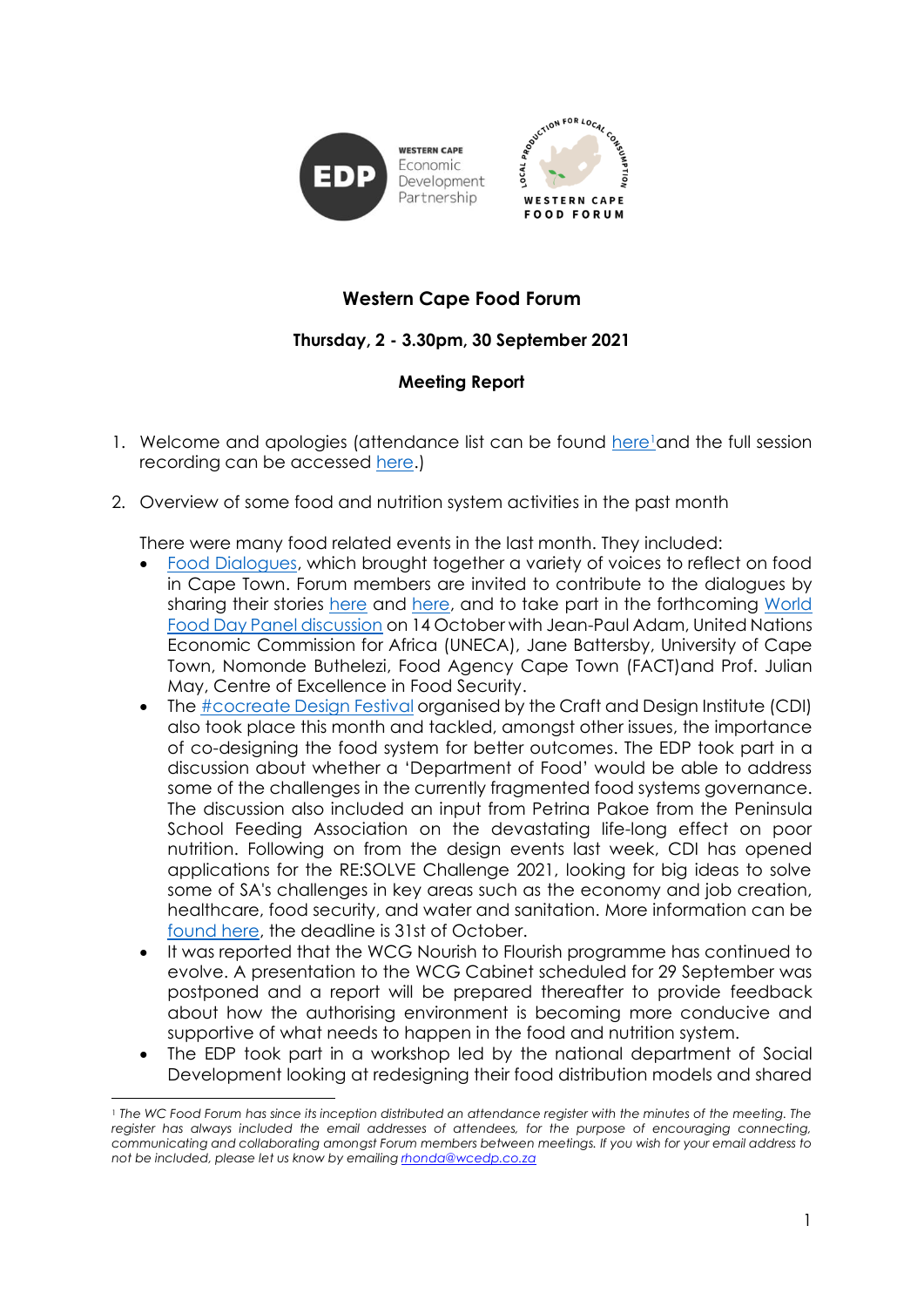some of the lessons learnt from voucher programmes. The presentation, on findings and lessons on the role of digital vouchers in food aid, can be found [here.](https://drive.google.com/file/d/1XVvcI-wjegDsAfF9KF6kWIkIKtNKEr7-/view?usp=sharing)

3. Local Production for Local Consumption – sharing different perspectives.

Following the design of a new strategy for the WC Food Forum, namely, *Local Production for Local Consumption,* which aims to improve nutritional outcomes, the EDP has begun engaging different research, advocacy, practitioner, and public policy stakeholders, and mapping the activities and connections between local food systems and nutritional outcomes. There are a great many innovative food and nutrition initiatives taking place at different scales, e.g., micro, neighborhood, town, and district, driven by many different actors in the food system, e.g., households, civil society organisations, farmers, businesses, and local authorities.

To date, the EDP team has engaged with the food and nutrition organisations represented in this slide (not an exhaustive list):

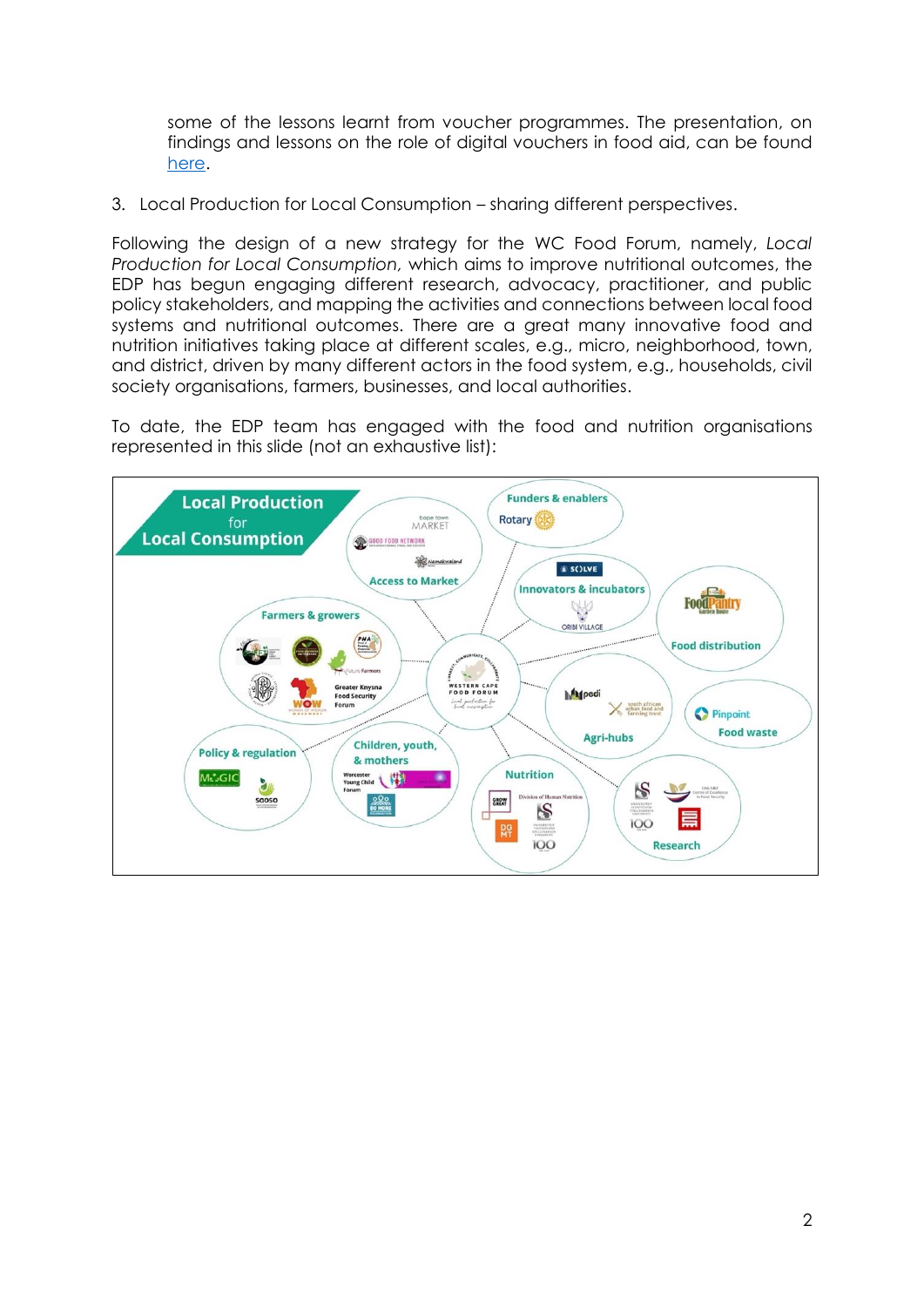

*An example of a local food system from the Violence Prevention through Urban Upgrading (VPUU) programme*

There are many ways to intervene in the food supply system to bring producers and consumers closer together. One example is Namakwaland Farms, which has designed a community-based supply chain solution, replacing some of the conventional retail outlets through a Distribution Centre connected to NGOs, spazas, ECDs, vendors and religious groups.



*Example of how to shorten the food supply chain and potentially reduce prices of fresh nutritious food*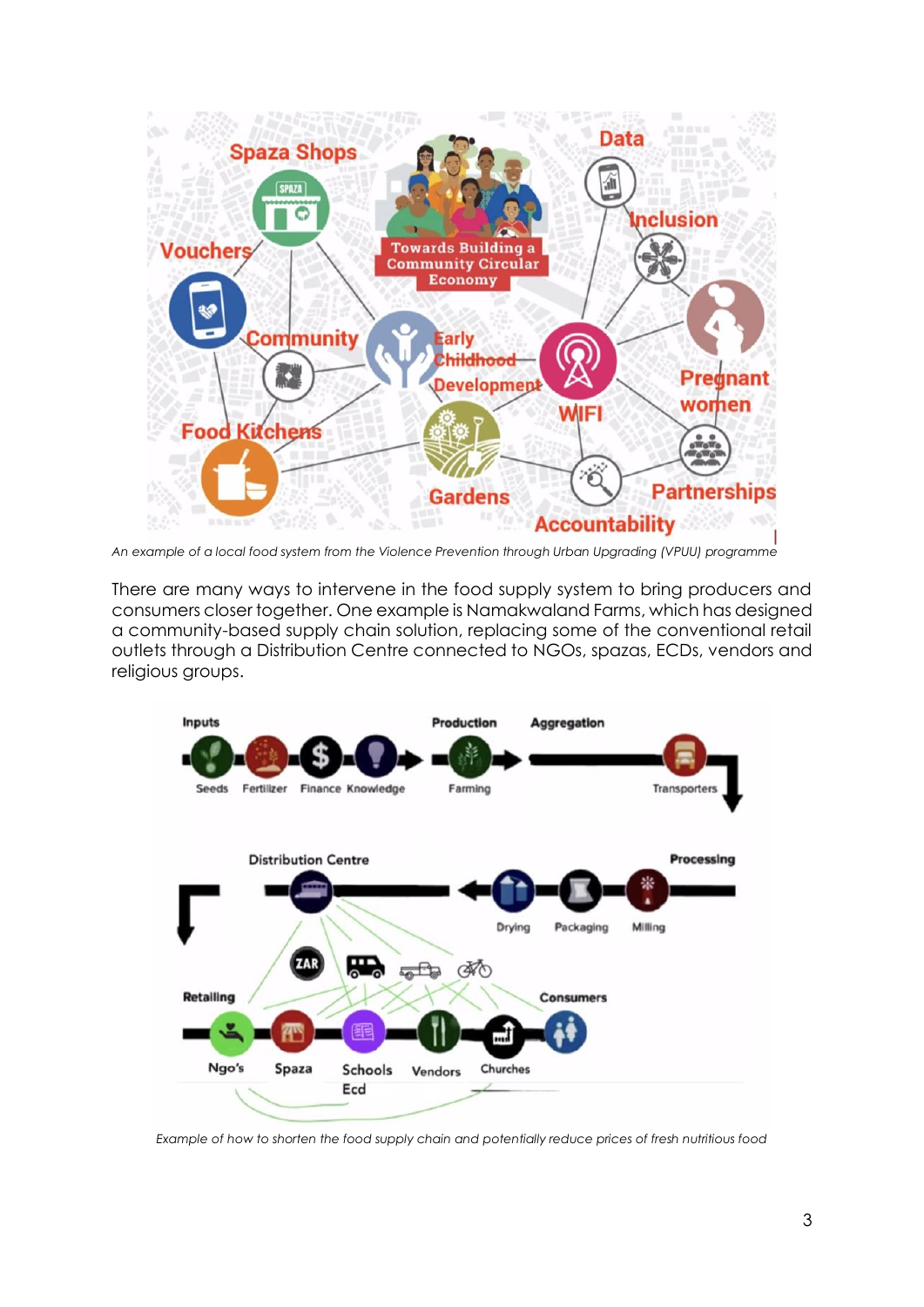In another example, the [Phuhlisani](http://www.phuhlisani.org/) project in the Matzikama municipal area is an area-based planning process for employment intensive land and agrarian reform.

Through the engagement and mapping process, we are a.) identifying the challenges and blockages, b.) how the public sector can potentially provide a more supportive environment, and c.) how peer to peer learning can generate inter-project support.

Forum members are invited to identify additional organisations, groups and networks involved in building local food and nutrition systems.

*Presentation by Nazeer Sonday, Philippi Horticultural Area (PHA)*

Nazeer has been farming for the past 12 years in Philippi and shared his lessons as a small-scale farmer along three themes: the trend of the average age of farmers getting older across SA, the distinction between urban agriculture and small-scale farming (both need to be part of a continuum of support, both have advantages and disadvantages) and the 'compost conundrum' for farmers, which calls for a link with other parts of the food system using a circular approach. His full presentation can be found [here.](https://drive.google.com/file/d/1P2hXQCtNRYlD0o5PvEn_Jzz3jQ0np9ru/view?usp=sharing)



have the income to buy compost to increase production

Andrew suggested that compost and regenerative farming become a theme that the Forum should pick up going forward. It can be a win-win by helping to connect with City's goals to divert organic waste from landfill to make it available to farmers and food gardens.

*Presentation by Shawn Alimohammadi, UWC*

Shawn presented his research findings entitled "Explorations of inclusive food metabolisms in Cape Town, South Africa" which looked at the intersectionality of food, the false perception that food is only 'rural', the crucial role of the informal sector, and the importance of data on urban food flows, especially the 'hidden metabolisms'. His key recommendations are captured in the slide below and his full presentation can be found [here.](https://drive.google.com/file/d/1xTXvzg9p5S_dT_yMKctM5SKJUu8B73js/view?usp=sharing)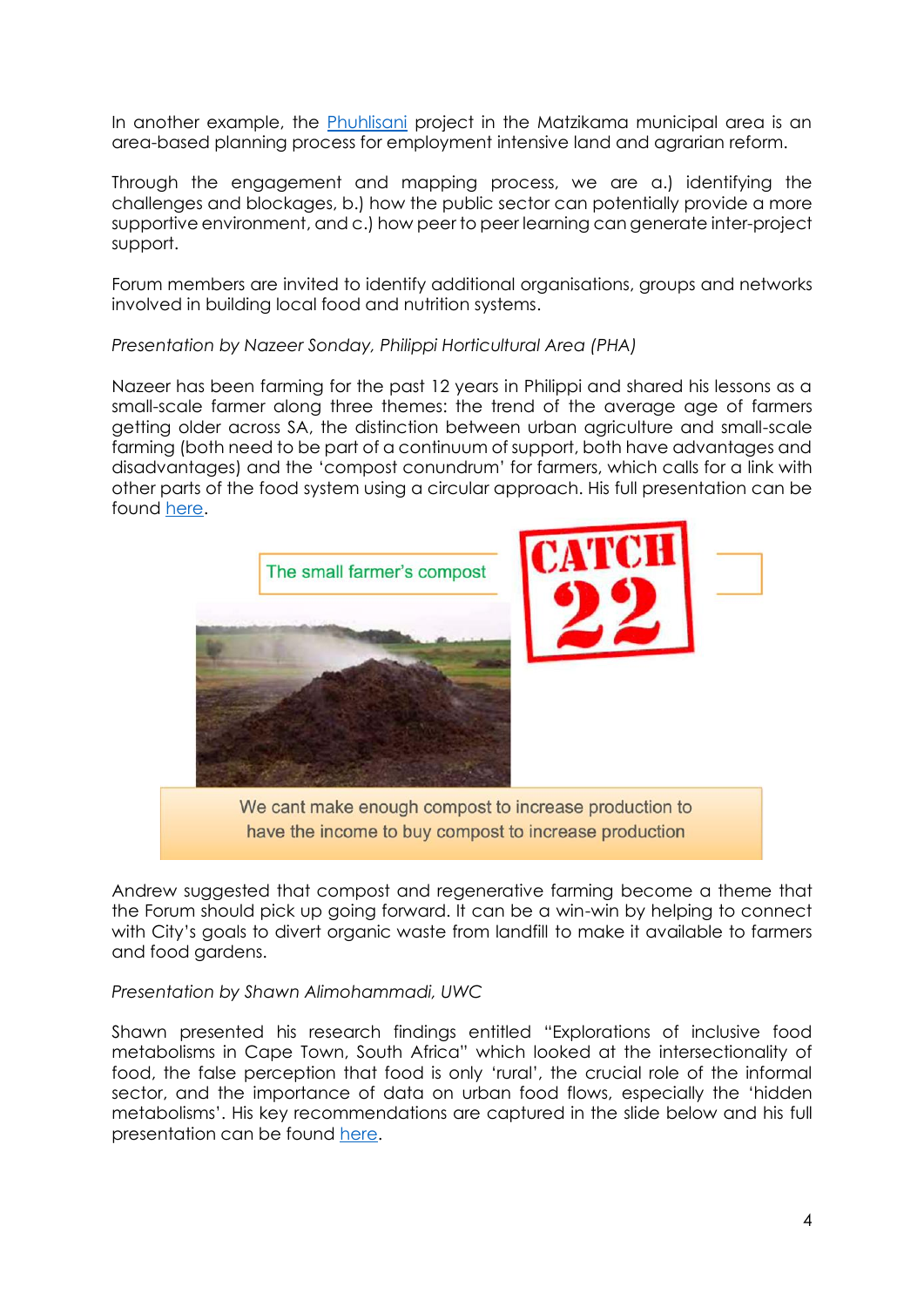# **Recommendations**

1. Commission a data collection initiative to map food flows, as close as possible to real time.

• Capture this in a digitised Sankey diagram to visualise community food & nutrition flows

2. Commission a renewed Agricultural Land Review that prioritises food security and includes farming in civic areas and schools

- This must be a multi-stakeholder approach
- Support agroecological production and job creation in located areas

#### 3. Provide interest free loans for small scale foodpreneurs (with a focus on the vulnerable and the youth), to catalyse vibrant regional food metabolisms,

- Set up resource responsible infrastructure for local community markets
- Outcomes could be more accessible, culturally appropriate and affordable foods

*Presentation by Jay Naidoo, former Chairperson, Global Alliance for Improved Nutrition (GAIN)* 

Jay reflected on prior policy frameworks separating 'rural' from 'urban' approaches, instead of focusing on the continuum between villages, towns and cities. Tackling child malnutrition has been another key area of his work with the public and private sector. Jay pointed out how chemical industrialised farming has helped to destroy soil health over the past 70 years, leading to 'empty calories' and contributing to poor nutrition and the disease burden. With the disappearance of up to 40% of topsoil globally, Jay called on stakeholders to view the food value chain in a different way and to put small scale farmers at the centre, with more support in the form of legal title, microfinance, seed banks, irrigation, pack houses and distribution hubs. For example, in India, the [Naandi foundation](https://www.naandi.org/) works with 25 000 tribal farmers across 700 villages. It uses an organising approach that has put 1000's of previously impoverished tribal farmers at the centre which has led to their incomes increasing by up to 800%.

### **General discussion**

The full 'chat' exchange can be accessed [here](https://drive.google.com/file/d/1TX-wWty7-yWvz5F0h5HTHcj0Dy9paEyX/view?usp=sharing)

Gavin Andersson - inspiring to hear how people are weaving things together in this forum and starting to consciously plan and think through how to create stronger local food systems. For example, the ideas already provided to respond to the 'compost Catch 22' shows the power of collectively strengthening local food systems. There are many jobs and work opportunities in regenerative agriculture.

Chairperson- I agree, jobs and the food system are interlinked, and food is not just about the 'social' sector. We need to break down this false dichotomy. The food system is social, economic and environmental, whereas in government, there tends to be a rigid separation between the three because of departmental silos.

Matthew Purkis – The Food Forum is a good way to open participatory discussion, and to bring what's happening on the ground closer to structures. There are many solutions the sector has created which need visibility.

Debbie Shapiro – Excellent forum and willing to volunteer!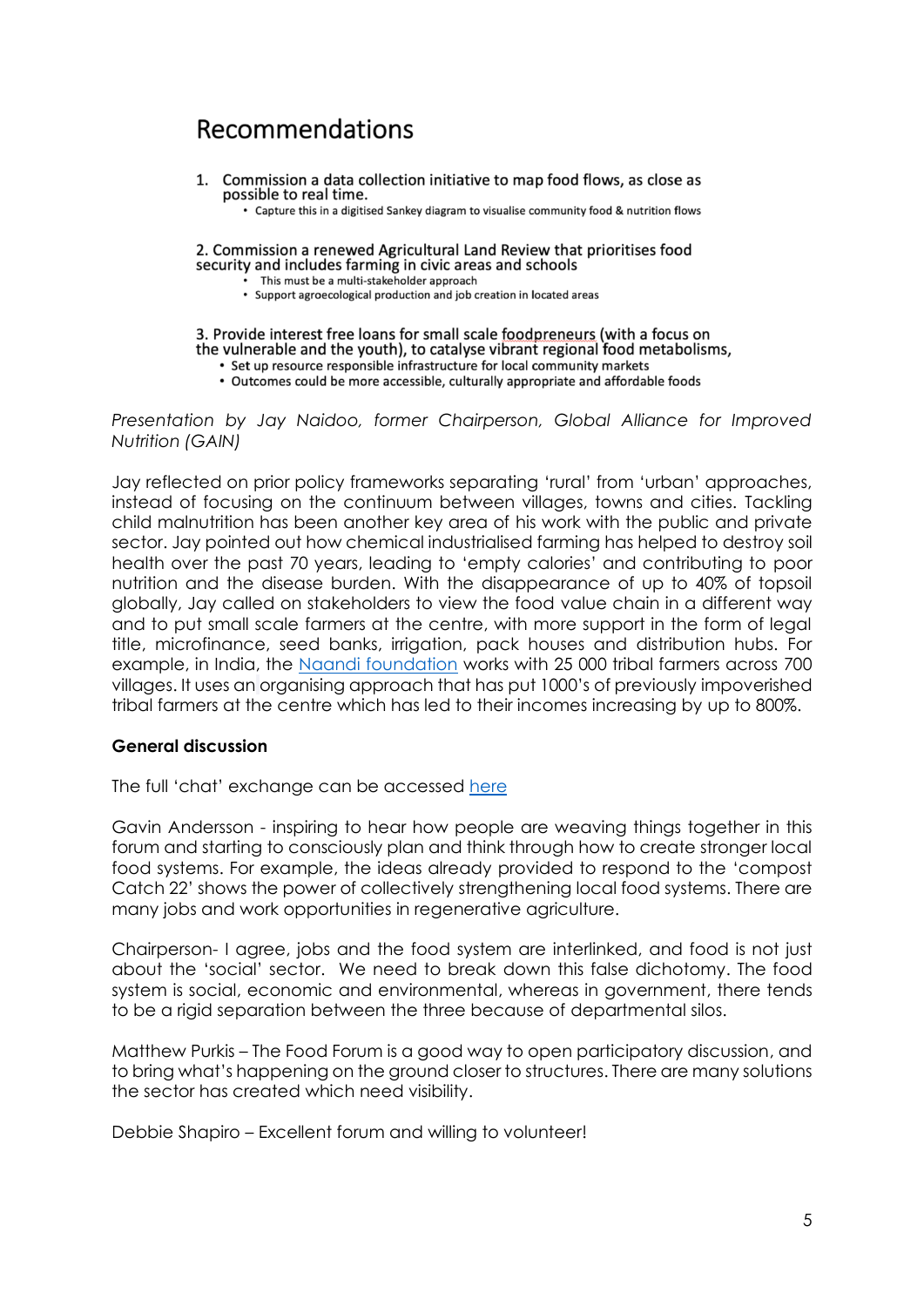Brett Sander – a key need is to connect people on the ground and organised networks to have conversations with public institutions, and to access financial instruments. If we have a few political heavyweights to assist, this will add positivity to what is happening on the ground.

Carl van Blerk – excited to hear about fortified food, focused on nutrition rather than just providing food aid.

Lilian –works with women survivors of abuse/disabilities. Shawn's recommendation to provide support to vulnerable groups to help support more; people with disabilities in gardens is of great interest.

Makholwa – quality of compost not consistent. Many people in the chat recommended to consider making compost directly to ensure quality.

Tamsin Faragher – CoCT programme launched internally, and starting annual report, food sensitive planning and informal sector, policy work on metropolitan framework. Agreed action: City to present at the next forum

Geraldine Nicol --looking at international trends helps us to aim for a long-term strategy. We need to look at the macro picture. We must have someone looking at the recommendations to ensure they are feeding down to the groups. Food systems governance is important.

Shamiel Adams – from Cape Urban Farmer, working with poverty-stricken communities. Challenges in food security are complex, there is a need to demystify ideas of growing food in urban areas for urban communities.

Nazeer Sonday - compost made at the farm. As we scale up, there is need for more compost and cost becomes a challenge.

Jay Naidoo - All signs confirm that a 'perfect storm' is coming – an ecological emergency (air, water, soil, food) combined with inequality, joblessness and hunger. We need to change now. We need new thinking. We need to organise.

- 4. Information updates and knowledge sharing. As a reminder, you can access and add to the list of events [here.](https://docs.google.com/document/d/1-6H6X74neM5ddGisqZpO0xPqnyTkyR9xL8OqkIDQQ4o/edit) Forthcoming events:
	- i. 4 October, 14.00-16.30, The Promises and Pitfalls of Multi-Stakeholder Food Governance, Food Governance Community of Practice, 14.00-16.30, Zoom meeting, Register [here.](https://plaas.us18.list-manage.com/track/click?u=9501da252e3844f536cf67b8e&id=a12e896d30&e=4e6f5b773d)
	- ii. 14 October, 9.00, World Food Day, Food Dialogues, World Food Day Panel [discussion.](https://food-dialogues-cape-town-2021.heysummit.com/talks/world-food-day-panel-discussion/)
- 5. Update on the proposed Social Employment Fund (SEF)

The SEF is due to be shortly announced. The DG Murray Trust, together with the EDP, as members of the SEF Advisory Group, have been hosting informal briefings for CSOs as potential applicants to the SEF.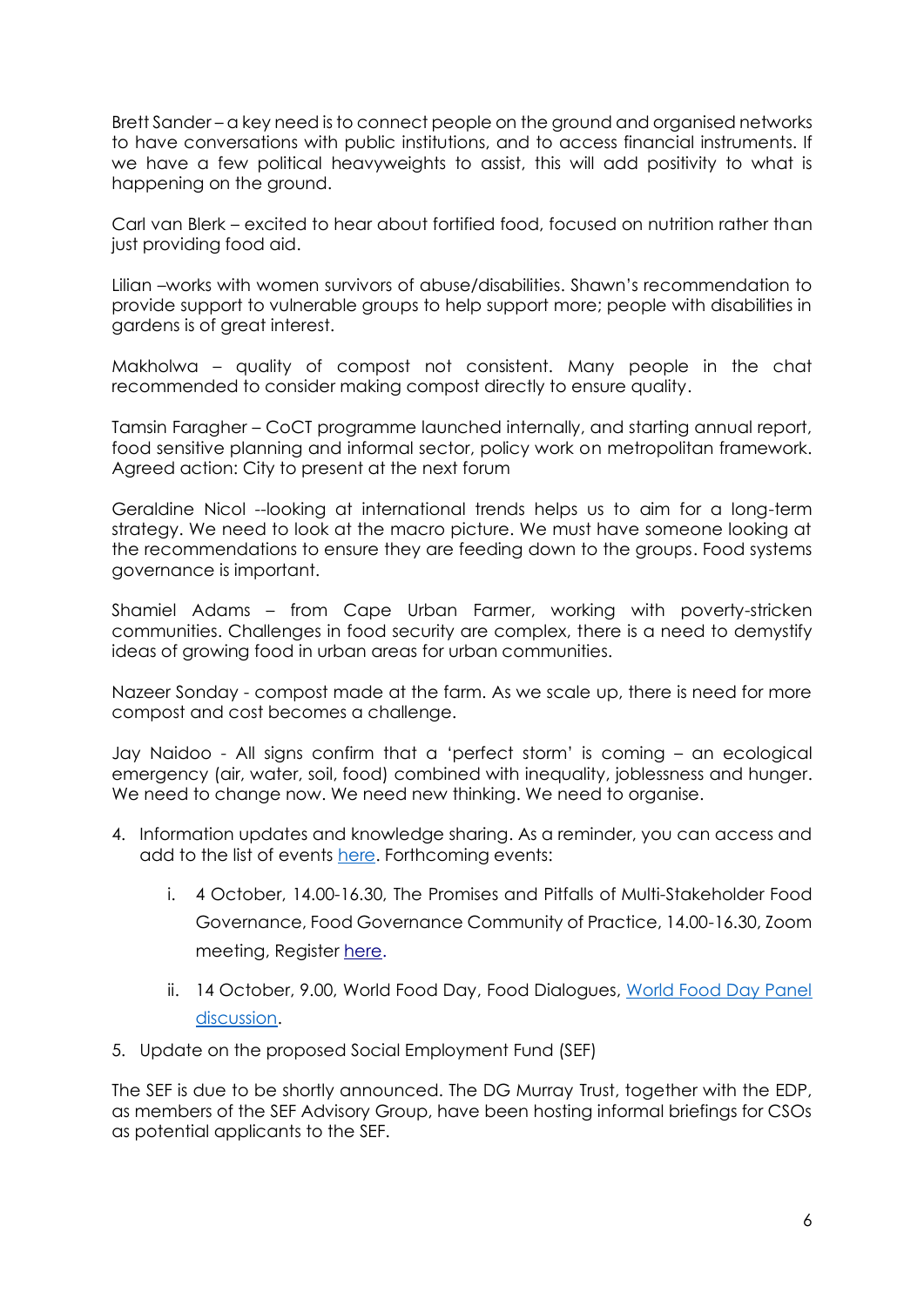

## This grant recognises and supports work for the COMMON GOOD

CSOs are advised to 'start their partnering conversations now'. The Social Employment Fund is based on a 'whole of society approach'. This means that organisations are encouraged to work together to submit funding applications and manage work programmes. The SEF is a national programme and funding is expected to be allocated equitably across regions. This means that local organisations within regions will need to be strategic about partnering to avoid competing with each other. The funding application window may be quite short. This means that if CSOs wait for the formal call for proposals to be announced by the IDC to start looking for partners, it may be too late.

Partnering considerations

- **Partnering for delivery at scale**. The minimum bid needs to include 1 000 participants. Many CSOs on their own do not have this capacity. CSOs may therefore want to consider teaming up with other CSOs (and private sector and donor partners) to strengthen their overall administrative, managerial and reporting capacity to be able to deliver at scale.
- **Partnering for grassroots inclusion**. Government will not be able to contract directly with informal grassroots organisations because of public sector rules and procedures. This means that to participate in the process, smaller informal organisations will need to partner with larger CSOs (intermediaries) that have the formal capacity to contract with government. Intermediaries, on the other hand, will need to demonstrate grassroots participation in order to succeed in the funding application process.
- **Partnering for collective impact.** Applications may be sector specific, where organisations tend to have a history of working together, but it also makes sense to consider partnering across different sectors and organisations within a geographic region to achieve integration and collective impact within space.
- 6. Recent food and nutrition articles and materials